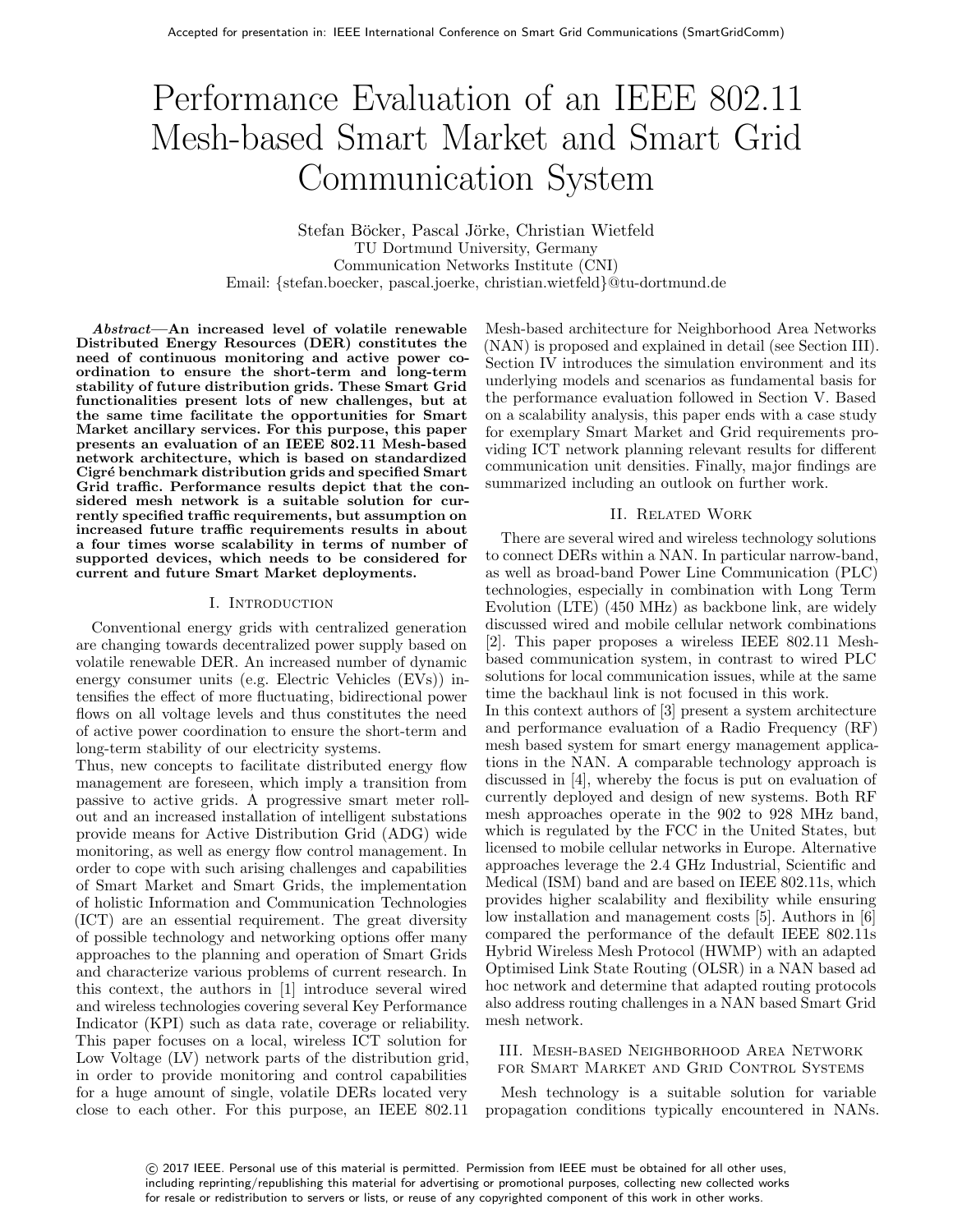The communication range can be increased by performing multiple hops using other mesh nodes as a repeater until a final destination is reached. Consequently mesh systems are dynamically able to find alternative paths through the mesh network in case performance parameters of the initial route get worse, e.g. due to a parked truck in front of a house.

This work proposes an IEEE 802.11 Mesh-based network architecture for a NAN, assuming that every Smart Meter entity in a NAN, further referred to as Smart Market and Smart Meter Communication Unit (SMCU), is equipped with an outdoor antenna. European wide successful community networks illustrate that this assumption is feasible [7], amplified by an increasing penetration of photovoltaic systems in typical NANs, that easily enable the outdoor antenna roof mounting. The proposed mesh architecture is illustrated in Figure 1, whereby selected mesh points can serve as a mesh gateway, which is connected to a high speed backbone link to the Smart Market and Smart Grid management system.



Fig. 1: Smart Market and Smart Grid Neighborhood Mesh Network Architecture

The proposed IEEE 802.11 mesh technology is based on IEEE 802.11n, operated in the 2.4 GHz band, limited to modulation and coding scheme zero (MCS0), which is robust and offers the highest achievable coverage, but still provides a sufficient data rate of 6.5 Mbit/s. The IEEE 802.11n is implemented in ad-hoc mode, which enables the mesh functionality, extended by Mobile Ad Hoc Network (MANET) routing protocols. This work implements the Ad-Hoc On-Demand Distance Vector (AODV) routing protocol, whereby the reactive AODV parameters are significantly adapted to requirements of NAN environments. The active route timeout defines the lifetime of a route and is initially set to 5 s, but adapted to 3600 s in order to consider the reduced NAN mobility, which is limited to minor environment changes, e.g. parked trucks. Additionally, the hello interval is extended in order to avoid insufficient overhead due to dynamic environment changes smaller than 60 s. As a summary all relevant network parameters are listed in Table I.

#### IV. Modeling and Scenario Generation

The performance analysis is performed with help of Riverbed Modeler (previously known as OPNET), which is capable of design and evaluation of various communication networks. It provides IEEE 802.11 PHY and MAC, as well as higher ISO/OSI layers, and thus provides the basis of for a performance analysis of the proposed Smart Market and Smart Grid Mesh architecture for NAN scenarios. In that regard, the authors design extensive and reliable simulation models and scenarios to achieve nearby realistic performance results that allow distribution network operators to transfer presented results to already deployed scenarios, as well as to support planning phases of future deployments.

TABLE I: Parameter settings of the IEEE 802.11n Meshbased network

| Parameter                     | Value               |
|-------------------------------|---------------------|
| Frequency                     | $2.4\text{ GHz}$    |
| Transmit Power (W)            | 0.1000              |
| Transceiver Sensitivity (dBm) | -82                 |
| Modulation Scheme             | $6.5$ Mbit/s (MCS0) |
| Ad-Hoc Routing Protocol       | AODV                |
| Route Request Retries         | 5                   |
| Active Route Timeout (s)      | 3600                |
| Hello Interval (s)            | uniform $(60,120)$  |
| Allowed Hello Loss            | 2                   |

## A. Smart Grid Traffic Modeling

The implemented traffic model is based on [8], defines ICT requirements for Automated Meter Reading (AMR) purposes and is further referred to as FNN traffic. FNN traffic requirements are defined, considering packet size, arrival rate, required latency and service priority. Considering these requirements various use cases are grouped in four different scenario classes (A,B,C,D), whereby scenario class D aggregates the most challenging requirements. Furthermore, the minimum data rate  $R_i$  that needs to be provided by each use case  $i$  is derived based on packet size and required latency. Using these input parameters, worst case traffic modeling is performed, delivering the minimum data rate, required by each SMCU in the worst case of all active non-priority and priority use cases. To determine worst case load of priority services the sum of minimum data rate requirements of all corresponding use cases is calculated.

$$
R_{prio} = \sum_{i} R_{i, prio} \tag{1}
$$

Worst-case load of non-priority use cases is equivalent to the highest data rate requirement of a single use case among all non priority use cases, assuming sufficiently short transmission times and low frequency of occurrence, so that no more than one non priority use case service is active simultaneously.

$$
R_{non-prio} = \max_{i} (R_{i,non-prio})
$$
 (2)

In case of a communication channel supporting Quality of Service (QoS), the minimum data rate requirement is the maximum of the data rate requirement of priority  $R_{prio}$ and non-priority use cases  $R_{non-*prio*}.$ 

$$
R_{min,QoS} = \max(R_{prio}, R_{non-prio})
$$
 (3)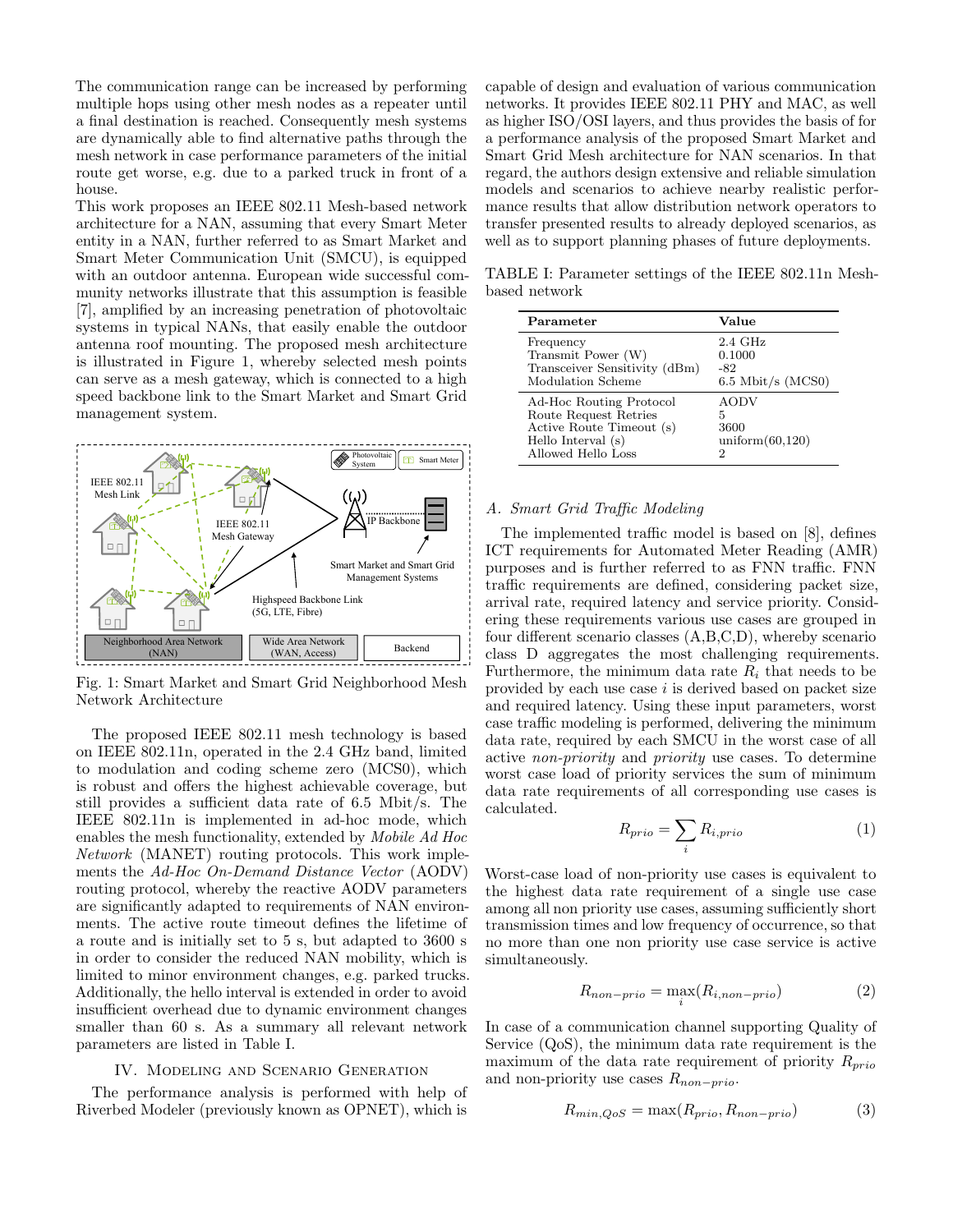If no QoS (nQoS) is supported the overall minimum data rate requirement is the sum of data rate requirements of priority  $R_{prio}$  and non-priority use cases  $R_{non-prio}$ .

$$
R_{min,nQoS} = R_{prio} + R_{non-prio}
$$
 (4)

In order to consider the worst case traffic scenario during our performance analysis, the traffic model used during simulation is restricted to scenario class D and nQoS resulting in the most challenging requirements.

According to our above presented traffic model, the considered data rate requirements are summarized per SMCU and use case group in Table II.

TABLE II: Minimum data rate requirement per Smart Market/Grid Communication Unit (SMCU) [8]

| Use Case<br>Group | Minimum data rate requirement [kbit/s] |                              |                              |                              |
|-------------------|----------------------------------------|------------------------------|------------------------------|------------------------------|
|                   |                                        | With QoS                     |                              | Without QoS                  |
|                   | Download                               | Upload                       | Download                     | Upload                       |
| А<br>в<br>C       | 1,33<br>1,33<br>1,33<br>1,33           | 3,20<br>3,20<br>3,20<br>3.20 | 1,76<br>1,76<br>1,78<br>2,02 | 3,80<br>3,80<br>3,82<br>4.07 |

### B. Empirical Path Loss Modeling

In order to cover path loss, shadowing, and multipath effects of the wireless communication channel the empirical WinnerII [9] path loss propagation model for frequencies between 2 GHz up to 6 GHz enhances the simulation environment. The *WinnerII* channel model provides a huge variety and contains 17 specific profiles, covering Line-of-Sight (LOS), Non-LOS (NLOS), indoor and outdoor scenarios, as well as different topology types like urban, suburban and rural. The path loss modeling extension in this work is focused on relevant NLOS path loss profiles for urban (C2), suburban (C1) and rural (D1) scenarios. The minimum receiver sensitivity (MCS0, see Table I) is  $P_{Rx} = -82$  dBm and the maximum allowed transmit power in Europe is limited to  $P_{Tx} = 20$  dBm. Thus, the maximum permissible path loss results in  $P_{Tx} - P_{Rx} = 102 \ dB$ , leading to maximum coverage ranges for NLOS scenarios as presented in Table III.



Fig. 2: Suitable Smart Market/Grid communication unit antenna installation points in the 2.4 GHz ISM band [9]

Due to the reason that the 2.4 GHz frequency band causes too much additional path loss for indoor antenna installation points (see Figure 2), this work assumes that all DERs are equipped with an outdoor antenna. This

assumption is feasible for a NAN, due to the reason that the current penetration of photovoltaics, which could be easily enhanced by an antenna, is still very high and will increase rapidly in future. These additional path loss values illustrated in Figure 2 are comparable with results achieved with a Ray Tracing analysis presented in [10].

## C. Noise Modeling

The simulation environment is extended by a noise model part, which enables the consideration of dynamic noise models derived from [11], [12]. These noise measurements evaluate typical man made noise with regard to 1 MHz. The implemented noise model in this work quantifies this input with regard to IEEE 802.11n 20 MHz channel bandwidths. Thus, the noise model provides noise levels starting from -114 dBm (thermal noise) up to -75 dBm. Within the simulation environment additional noise affects the Signalto-Noise-Ratio (SNR), whereby successful packet delivery is possible starting with a SNR threshold of 2,9 dB [13].

# D. Cigre Benchmark Scenarios

This work is based on Cigré benchmark networks for European distribution grids [14]. These benchmark networks serve as a reference for the integration of renewable energy sources in conventional grids and represent an average of all distribution grid voltage levels. Thus, the Cigré benchmark network data is used to generate reliable, transferable simulation scenarios as illustrated in Figure 3. The basis for geographical positions of considered communication units (SMCU) within the simulation scenario is the Mid Voltage (MV) Cigré benchmark network. This MV benchmark network is transferred to a Cartesian coordinate system and thus enables a topology derivation based on MV substation density (topology layer). The topology information of urban, suburban and rural areas is merged with Low Volatge (LV) Cigré benchmark network data, whereby each MV substation serves as a transformer for one LV network. The density and quantity of SMCUs per MV substation depends on the topology layer data, whereby the distance between LV network entities varies as a subject of the topology type (see Table III). In order to consider statistically relevant varieties within our LV benchmark grids, final SMCU positions are randomly chosen per topology type as a subject of a normal distribution.

This scenario modeling approach guarantees transferable simulation scenarios to realistic deployments, but also considers varieties of SMCU positions in the topology layer in order to provide statistically relevant results.

## V. Performance Evaluation

The performance evaluation starts with a scalability analysis based on simulation scenarios that rely on simulation parameters listed in Table III (see Section IV). The derived SMCU positions in the communication layer are the basis for IEEE 802.11n mesh stations, whereby each scenario is equipped with one mesh gateway in order to determine limits of reliability and delay. In this context each simulation run evaluates the performance of  $n$  SMCUs, whereby  $n$  is sequentially iterated from 1 up to 300 SMCUs per mesh gateway. First off, reliability of the mesh network is analyzed based on the packet success rate (PSR).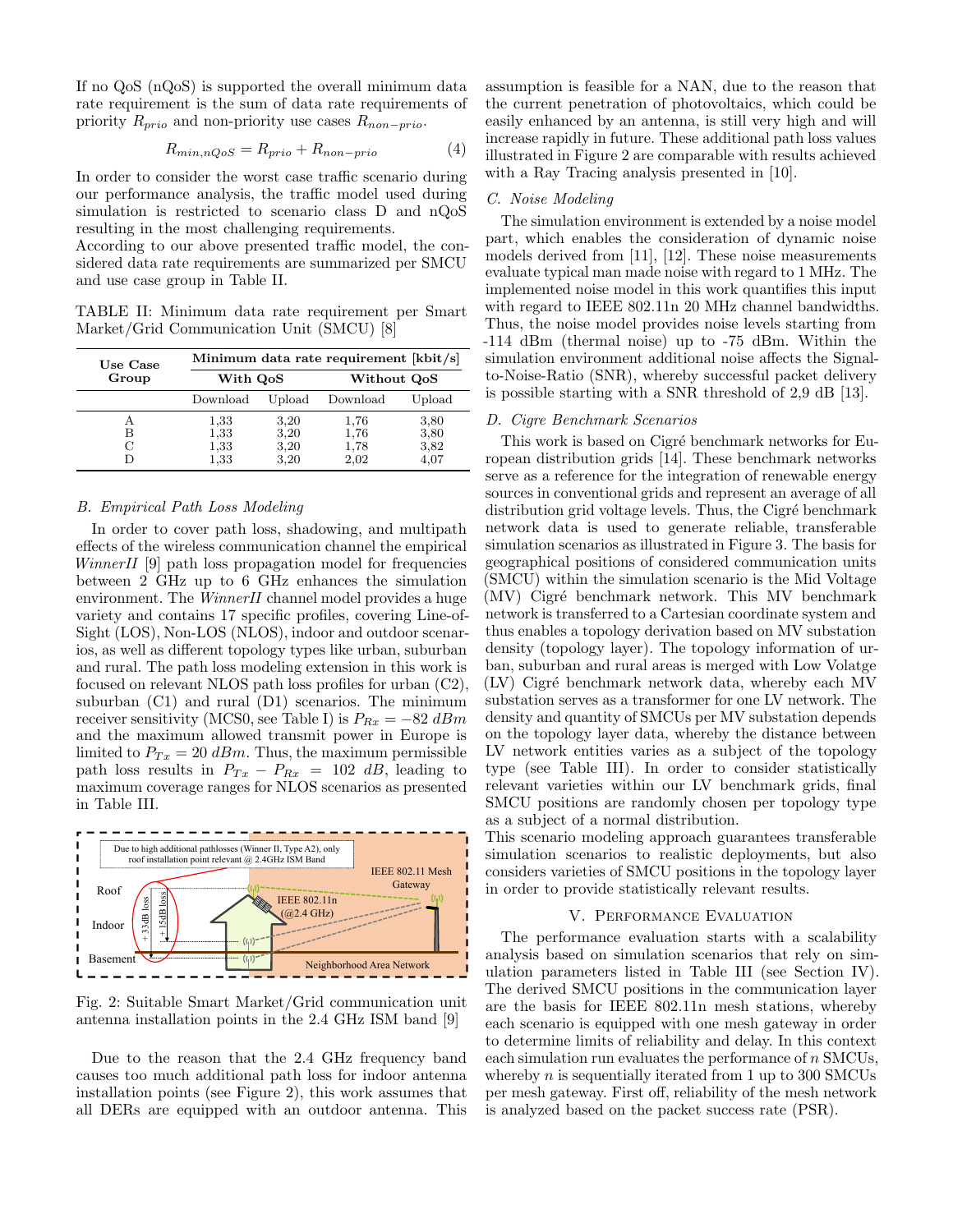

Fig. 3: Scenario generation based on topology of Cigré benchmark networks for European distribution grids [14]

network constellations with PSRs lower than this threshold more than 200 SMCUs result in a lower PSR that For this purpose a PSR of 98  $\%$  is set as threshold, whereby are assessed as not functional for Smart Market and Smart Grid purposes. Figure 4 presents the PSR for increasing traffic demands in a fixed urban scenario.

TABLE III: Scenario parameter for NLOS simulation runs  $(f=2.4 \text{ GHz}, h_{MS}=h_{BS}=10 \text{ m}, P_{Tx} = 20 \text{ dBm})$ 



Fig. 4: Packet Success Rate for increasing traffic demands

Traffic classes vary from worst case FNN traffic (see Section IV-A) up to FNN traffic increased by a factor of 2, respectively 4, in order to consider additional traffic demands of future Smart Market ancillary services. Considering FNN traffic, it can be shown that more than

 $f$  and Smart and this point the communication channel is saturated 200 SMCUs per gateway are feasible. Only scenarios with more than 200 SMCUs result in a lower PSR than 98 %. and the IEEE 802.11n channel access reaches its limits. Thus, deployments with more than 200 SMCUs need to be planned with a second mesh gateway to relieve the communication channel.In addition, Figure 5 illustrates PSR results for fixed FNN traffic and different topology area types.



Smart Market/Grid Communication Units [n]

Fig. 5: Packet Success Rate for different unit densities considering FNN [8] traffic demand

It is shown that the previously described limit of more than 200 SMCUs can only be achieved for urban and suburban topology areas. Despite the fact that the SMCU density in suburban scenarios is half of density considered in urban scenarios, both show comparable performance characteristics.This can be explained by the fact that a lower SMCU density of suburban scenarios is compensated by a bigger coverage range, so that performance results show related progressions. Rather, PSR of rural scenarios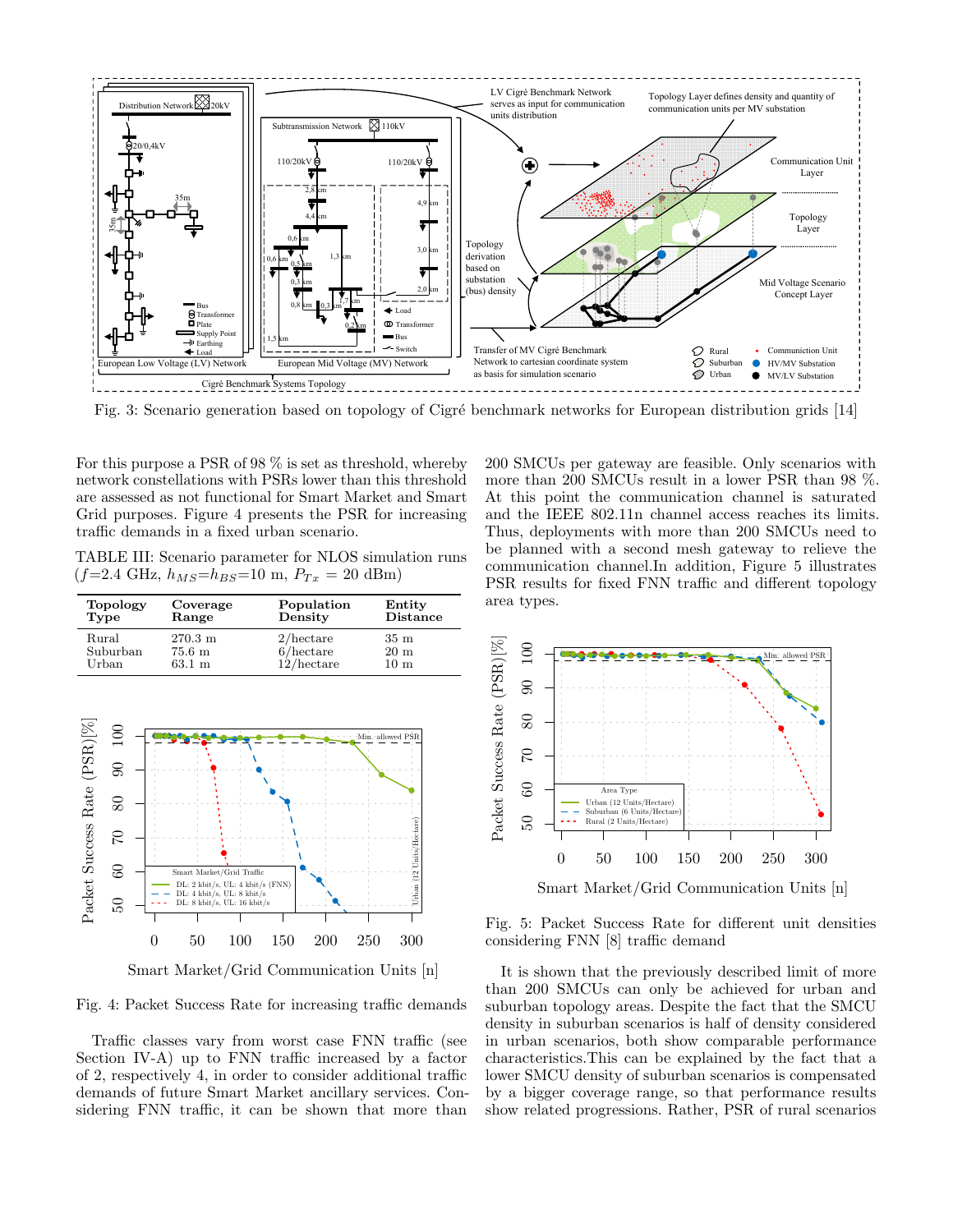reaches the threshold earlier (approx. 170), because of a significantly better propagation characteristic, leading to higher coverage ranges, results in less hops, but increase the co-channel interferer at the same time.

A further indicator for the scalability analysis of the proposed system is the mean End-to-End delay  $\tau_{SMCU}$  per SMCU. The delay is initially analyzed for a fixed urban scenario and increasing traffic demands (see Figure 6).



Fig. 6: End-to-end delay for increasing traffic demands

In general, the delay is increasing as function of the related traffic class with growing number of SMCUs. This is explained by additional traffic load that is generated by more SMCUs, hence corresponding channel access time increases as well and results in higher delay times.



Fig. 7: End-to-end delay for different unit densities with FNN [8] traffic demand

Figure 7 illustrates mean end-to-end delay  $\tau_{SMCU}$  per SMCU for fixed FNN traffic demand, but different topology area types and corresponding SMCU densities. In general, the scalability analysis shows that the assumed PSR threshold of 98 % results in case of FNN traffic demand for a

sufficient mesh network size of less than 170 SMCUs per gateway even in rural scenarios. A future traffic demand that is four times higher than FNN traffic results in about a four times smaller cell sizes (SMCUs per mesh gateway), which needs to be considered for future Smart Market deployments. In case of the mean end-to-end delay per SMCU all scenarios fulfill explicitly the FNN requirements, where the maximum allowed latency is defined with 20 s. As above, suburban and urban scenarios show comparable performance results. Delay results for rural scenarios can be divided into two areas. First, the range from 0 up to 100 SMCUs provides smaller delays than urban and suburban scenarios, due to less hops based on better propagation characteristics. At a certain point of about 100 SMCUs, this effect is reverted, because as previously described rural propagation characteristics are much better and cause additional co-channel interferer.



Smart Market/Grid Communication Units [n]

Fig. 8: Case Study: Maximum end-to-end delay for overall Mid Voltage network monitoring and control scenarios

These scalability results are consequently used for a case study analysis that depicts the impact of mean End-to-End delay  $\tau_{SMCU}$  per SMCU for Smart Market services that are managed from higher voltage levels. For this purpose, we assume that in the worst case a LV/MV substation needs to communicate iteratively with all SMCUs belonging to one LV grid. In this case the delay per LV grid  $\tau_{LV,i}$  is calculated as a sum of n SMCUs belonging to the  $i - th$ LV grid,  $\tau_{LV,i} = \sum_{i=0}^{n} \tau_{SMCU}$ . Due to the reason that communication processes are parallelized, the total Endto-End delay  $\tau_{tot}$  for an overall MV grid is defined as maximum of m individual LV grids,  $\tau_{tot} = \max_m \tau_{LV,i}$ . In this context, Figure 8 presents the results of this case study for a fixed urban scenario and increasing traffic demand. Corresponding results can be used for deployment planning of IEEE 802.11n Mesh-based networks for the purpose of Smart Market and Smart Grid services. In case of assuming a maximum allowed delay of 1000 ms  $\tau_{tot}$ , the maximum number of SMCUs per mesh gateways can be derived and varies from 105 SMCUs (single FNN traffic) down to 45 SMCUs for four times FNN traffic demand.

In addition to this case study, Figure 9 analysis the